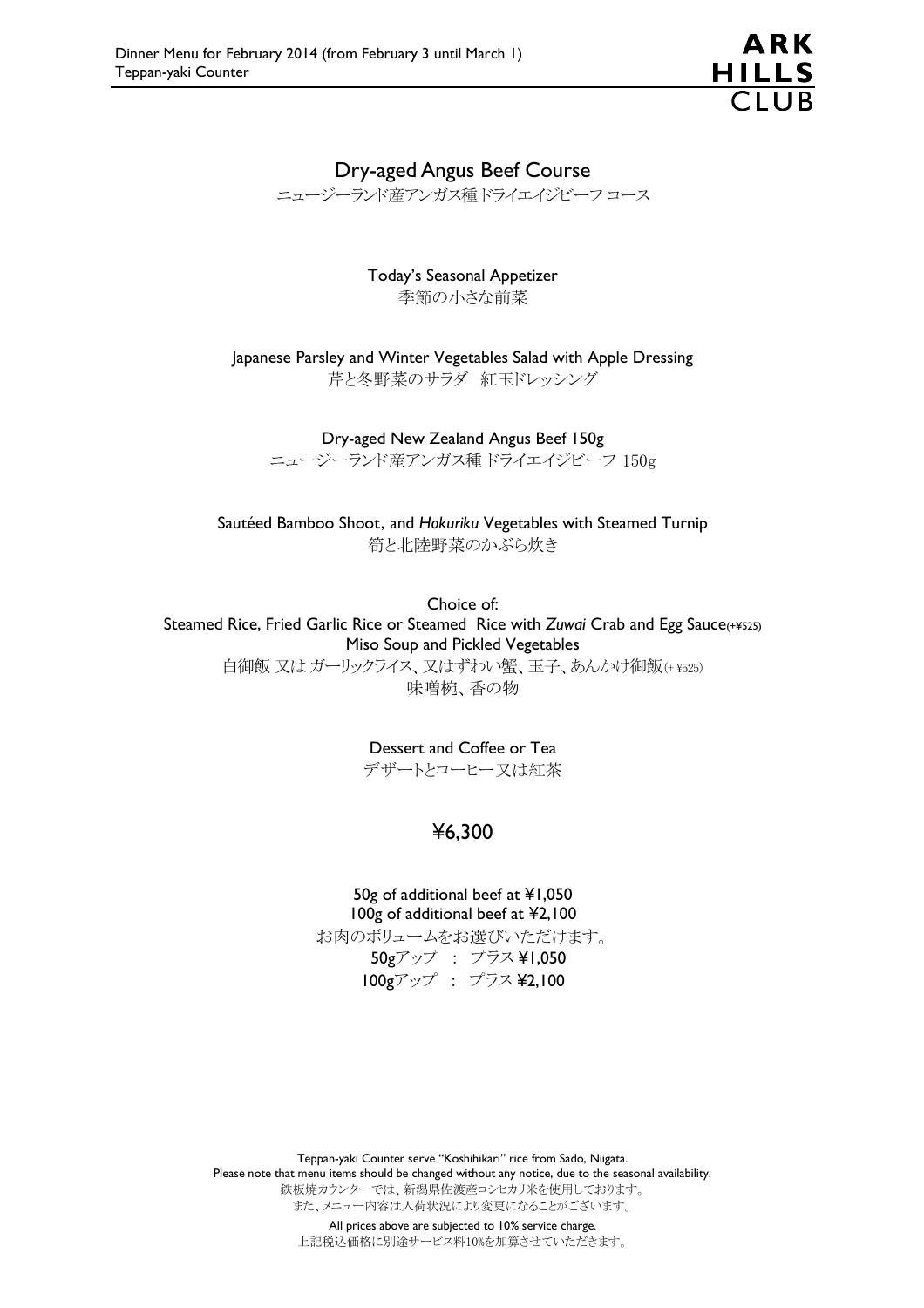

# Japanese Beef Course

厳選黒毛和牛コース

Today's Seasonal Appetizer 季節の小さな前菜

Japanese Parsley and Winter Vegetables Salad with Apple Dressing 芹と冬野菜のサラダ 紅玉ドレッシング

> Sautéed Rock Fish with Shallot Sauce めばるのソテー エシャロットソース

Japanese Beef Sirloin 130g or Tenderloin 100g 厳選黒毛和牛 サーロイン130g または フィレ100g

Sautéed Bamboo Shoot, and *Hokuriku* Vegetables with Steamed Turnip 筍と北陸野菜のかぶら炊き

Choice of: Steamed Rice, Fried Garlic Rice or Steamed Rice with *Zuwai* Crab and Egg Sauce(+¥525) Miso Soup and Pickled Vegetables 白御飯 又は ガーリックライス、又はずわい蟹、玉子、あんかけ御飯(+ ¥525) 味噌椀、香の物

> Dessert and Coffee or Tea デザートとコーヒー又は紅茶

## ¥10,500

50g of additional beef at ¥1,575 100g of additional beef at ¥3,150 お肉のボリュームをお選びいただけます。 50gアップ : プラス ¥1,575 100gアップ : プラス ¥3,150

Teppan-yaki Counter serve "Koshihikari" rice from Sado, Niigata. Please note that menu items should be changed without any notice, due to the seasonal availability. 鉄板焼カウンターでは、新潟県佐渡産コシヒカリ米を使用しております。 また、メニュー内容は入荷状況により変更になることがございます。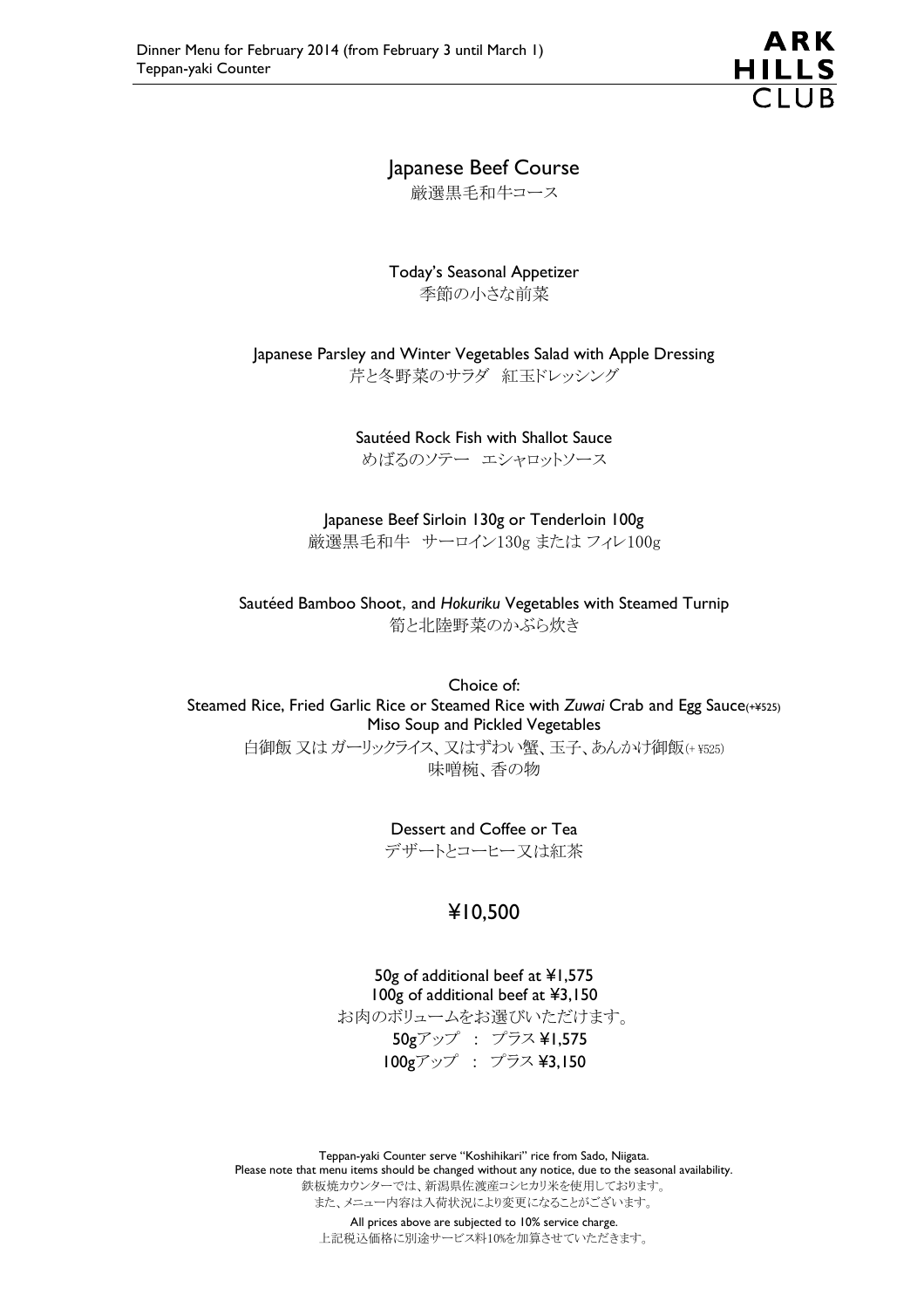柔らかく上質な赤身を厳選した黒毛和牛と 黒鮑をぜひご堪能ください。



# *Taraba* Crab, Black Abalone & Japanese Beef Course

たらば蟹と黒鮑&厳選黒毛和牛コース

Today's Seasonal Appetizer 季節の小さな前菜

Japanese Parsley and Winter Vegetables Salad with Apple Dressing 芹と冬野菜のサラダ 紅玉ドレッシング

> Sautéed *Taraba* Crab Black Abalone たらば蟹と黒鮑のソテー

#### Japanese Beef Sirloin 130g or Tenderloin 100g 厳選黒毛和牛 サーロイン130g または フィレ100g

Sautéed Bamboo Shoot, and *Hokuriku* Vegetables with Steamed Turnip 筍と北陸野菜のかぶら炊き

Choice of: Steamed Rice, Fried Garlic Rice or Steamed Rice with *Zuwai* Crab and Egg Sauce(+¥525) Miso Soup and Pickled Vegetables 白御飯 又は ガーリックライス、又はずわい蟹、玉子、あんかけ御飯(+ ¥525) 味噌椀、香の物

> Dessert and Coffee or Tea デザートとコーヒー又は紅茶

> > ¥12,600

Teppan-yaki Counter serve "Koshihikari" rice from Sado, Niigata. Please note that menu items should be changed without any notice, due to the seasonal availability. 鉄板焼カウンターでは、新潟県佐渡産コシヒカリ米を使用しております。 また、メニュー内容は入荷状況により変更になることがございます。 All prices above are subjected to 10% service charge.

上記税込価格に別途サービス料10%を加算させていただきます。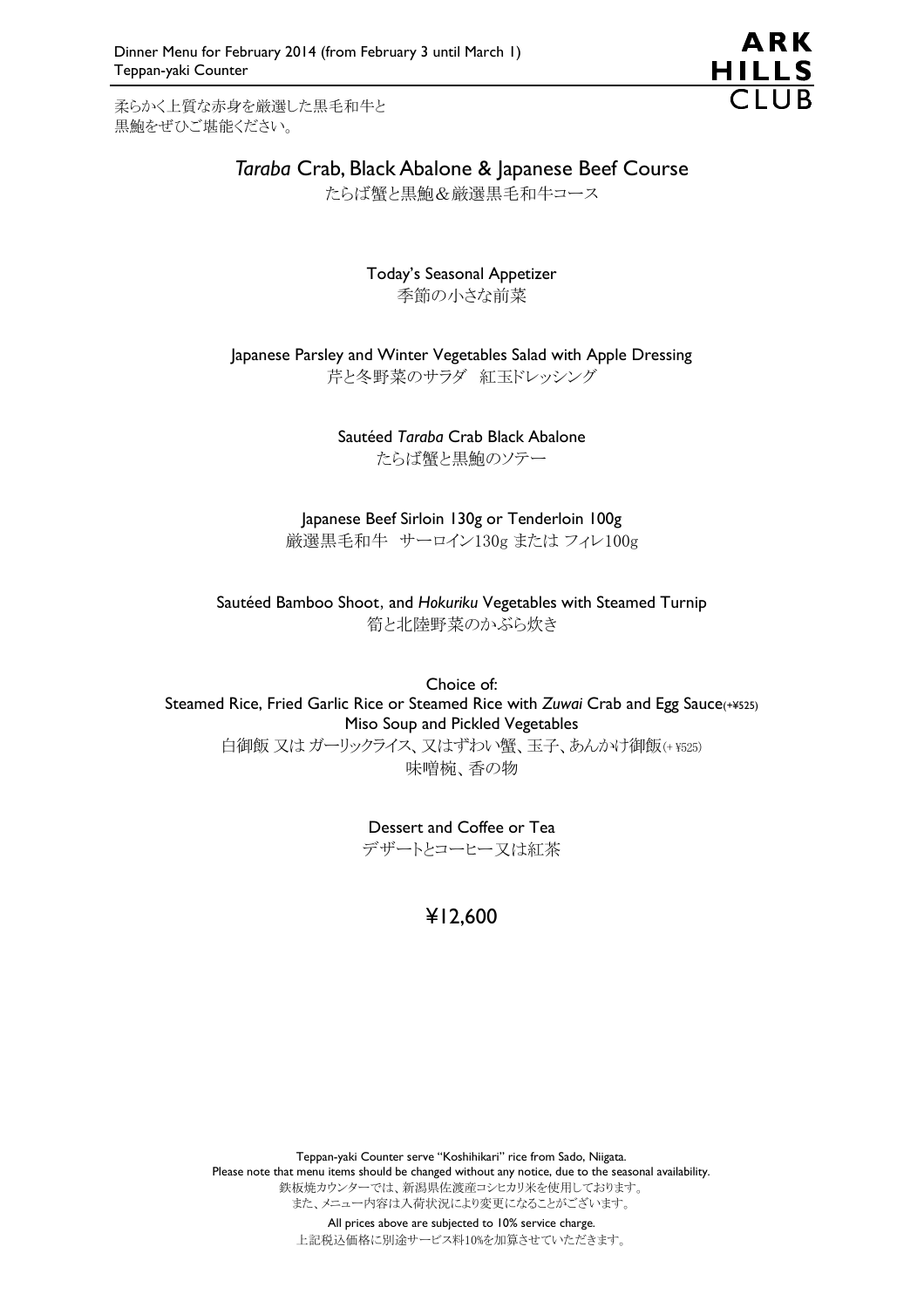能登半島を代表する銘柄牛、能登牛をご用意いたしました。



### Noto Beef Course

特選能登牛コース

#### Today's Seasonal Appetizer 季節の小さな前菜

Japanese Parsley and Winter Vegetables Salad with Apple Dressing 芹と冬野菜のサラダ 紅玉ドレッシング

> "Noto Beef" Sirloin 150g or Tenderloin 120g 特選能登牛 サーロイン150g または フィレ120g

Sautéed Bamboo Shoot, and *Hokuriku* Vegetables with Steamed Turnip 筍と北陸野菜のかぶら炊き

Choice of: Steamed Rice, Fried Garlic Rice or Steamed Rice with *Zuwai* Crab and Egg Sauce(+¥525) Miso Soup and Pickled Vegetables 白御飯 又は ガーリックライス、又はずわい蟹、玉子、あんかけ御飯(+ ¥525) 味噌椀、香の物

> Coffee or Tea コーヒー又は紅茶

## ¥12,600

#### \*能登牛フィレステーキは入荷状況によって 神戸牛へ変更させていただきます。 \***Please note "Note Beef" should be changed "Kobe Beef" without any notice, due to the seasonal availability.**

Teppan-yaki Counter serve "Koshihikari" rice from Sado, Niigata. Please note that menu items should be changed without any notice, due to the seasonal availability. 鉄板焼カウンターでは、新潟県佐渡産コシヒカリ米を使用しております。 また、メニュー内容は入荷状況により変更になることがございます。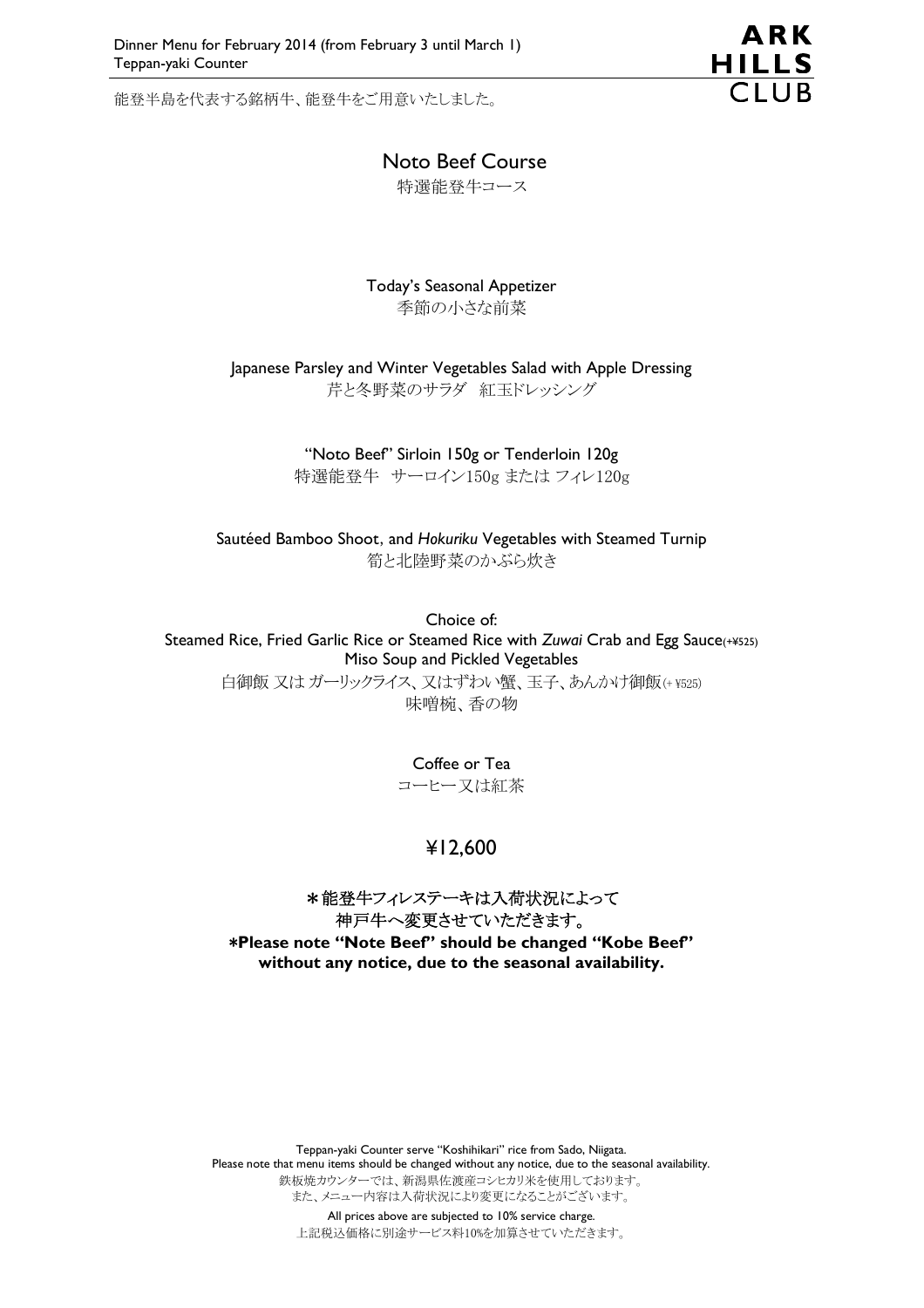能登を代表する銘柄牛石川産能登牛をご用意いたしました。 美味しい根菜と共に、是非お楽しみください。



## Noto Beef & Seafood Course

特選能登牛と魚のコース

Today's Seasonal Appetizer 季節の小さな前菜

#### Today's Fish

本日の魚料理

Japanese Parsley and Winter Vegetables Salad with Apple Dressing 芹と冬野菜のサラダ 紅玉ドレッシング

> "Noto Beef" Sirloin 130g or Tenderloin 100g 特選能登牛 サーロイン130g または フィレ100g

Sautéed Bamboo Shoot, and *Hokuriku* Vegetables with Steamed Turnip 筍と北陸野菜のかぶら炊き

Choice of: Steamed Rice, Fried Garlic Rice or Steamed Rice with *Zuwai* Crab and Egg Sauce(+¥525) Miso Soup and Pickled Vegetables 白御飯 又は ガーリックライス、又はずわい蟹、玉子、あんかけ御飯(+ ¥525) 味噌椀、香の物

#### Dessert and Coffee or Tea

デザートとコーヒー又は紅茶

## ¥15,750

50g of additional beef at ¥2,100 100g of additional beef at ¥4,200 お肉のボリュームをお選びいただけます。 50gアップ : プラス ¥2,100 100gアップ : プラス ¥4,200

\*能登牛フィレステーキは入荷状況によって 神戸牛へ変更させていただきます。

Teppan-yaki Counter serve "Koshihikari" rice from Sado, Niigata. Please note that menu items should be changed without any notice, due to the seasonal availability. 鉄板焼カウンターでは、新潟県佐渡産コシヒカリ米を使用しております。 また、メニュー内容は入荷状況により変更になることがございます。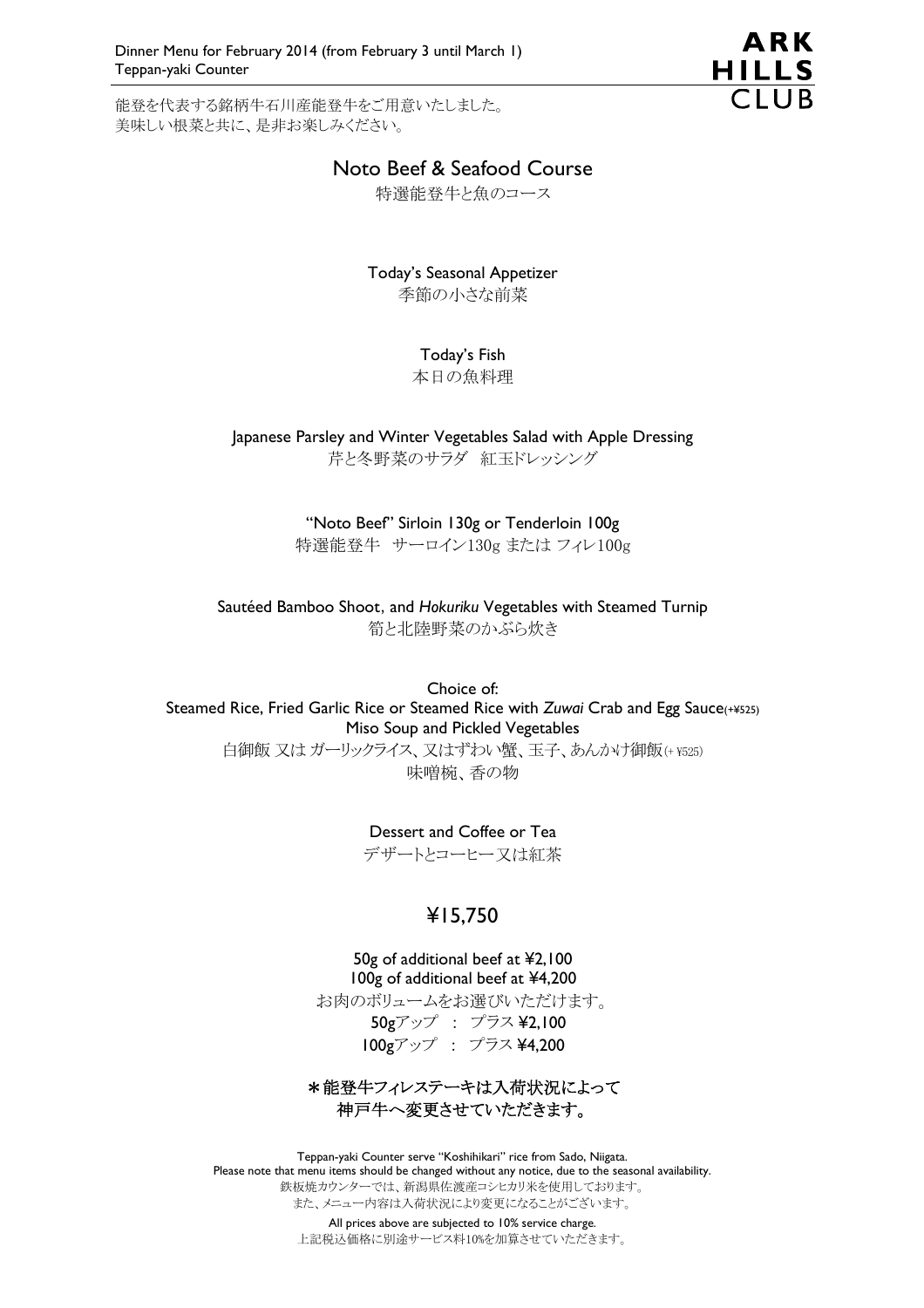日本海の潮風を浴びた牧草を食べて育った能登牛と 冬の味覚たらば蟹、黒鮑を是非お楽しみ下さい。



## *Taraba* Crab, Black Abalone & Noto Beef Course

たらば蟹、黒鮑と特選能登牛コース

Today's Seasonal Appetizer 季節の小さな前菜

Sautéed *Taraba* Crab and Black Abalone たらば蟹と黒鮑のソテー

Japanese Parsley and Winter Vegetables Salad with Apple Dressing 芹と冬野菜のサラダ 紅玉ドレッシング

> "Noto Beef" Sirloin 130g or Tenderloin 100g 特選能登牛 サーロイン130g または フィレ100g

Sautéed Bamboo Shoot, and *Hokuriku* Vegetables with Steamed Turnip 筍と北陸野菜のかぶら炊き

Choice of: Steamed Rice, Fried Garlic Rice or Steamed Rice with *Zuwai* Crab and Egg Sauce(+¥525) Miso Soup and Pickled Vegetables 白御飯 又は ガーリックライス、又はずわい蟹、玉子、あんかけ御飯(+ ¥525) 味噌椀、香の物

> Dessert and Coffee or Tea デザートとコーヒー又は紅茶

# ¥17,850

### \*能登牛フィレステーキは入荷状況によって 神戸牛へ変更させていただきます。

Teppan-yaki Counter serve "Koshihikari" rice from Sado, Niigata. Please note that menu items should be changed without any notice, due to the seasonal availability. 鉄板焼カウンターでは、新潟県佐渡産コシヒカリ米を使用しております。 また、メニュー内容は入荷状況により変更になることがございます。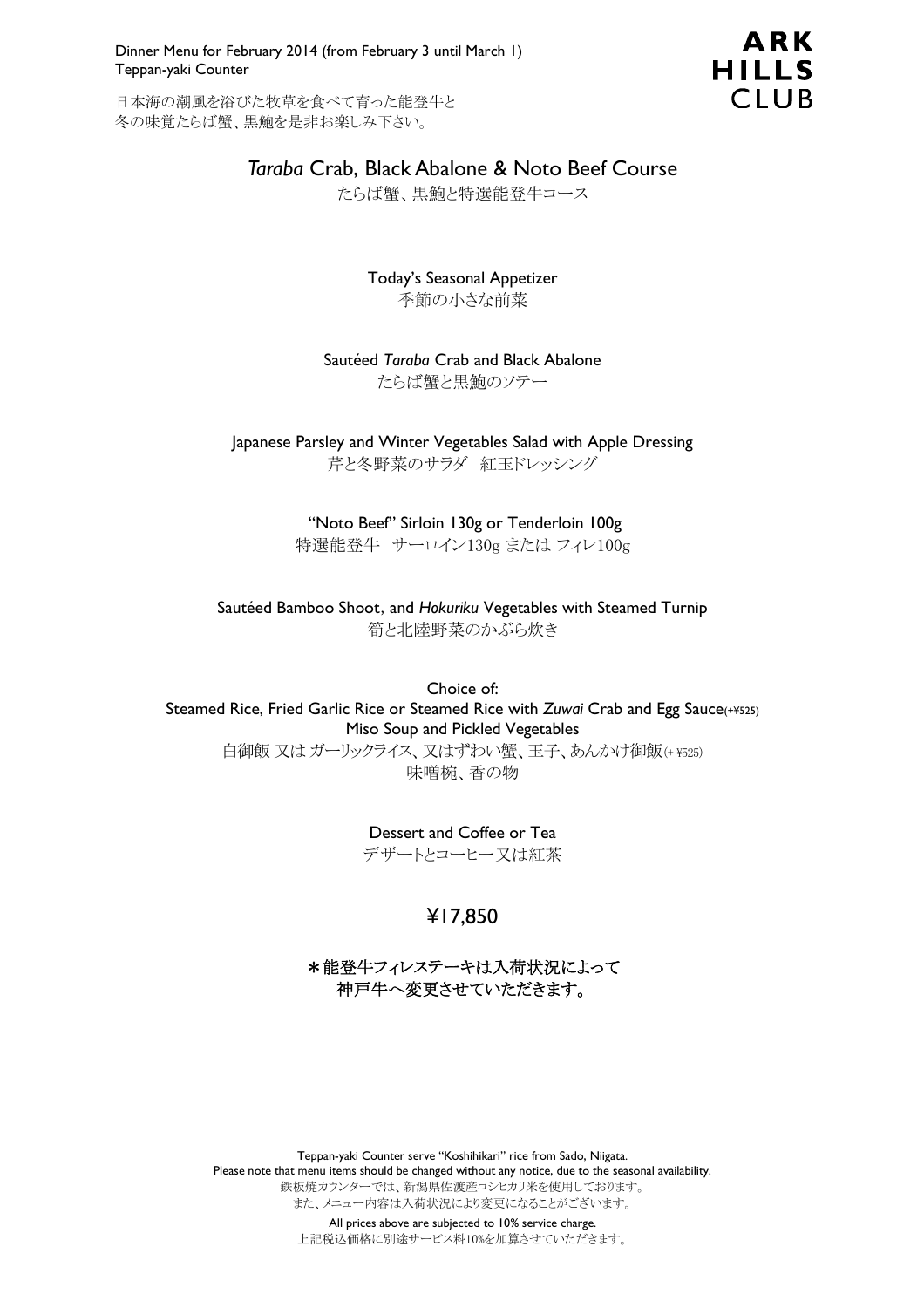

### Seafood Course

シーフードコース

Today's Seasonal Appetizer 季節の小さな前菜

Sautéed Hokkaido Scallops and Langustine 北海道八雲漁港帆立貝と赤座海老のソテー

Sautéed Rock Fish with Shallot Sauce めばるのソテー エシャロットソース

Japanese Parsley and Winter Vegetables Salad with Apple Dressing 芹と冬野菜のサラダ 紅玉ドレッシング

> Sautéed Black Abalone with Liver Sauce 黒鮑のソテー肝ソースにて

Sautéed Bamboo Shoot, and *Hokuriku* Vegetables with Steamed Turnip 筍と北陸野菜のかぶら炊き

Choice of: Steamed Rice, Fried Garlic Rice or Steamed Rice with *Zuwai* Crab and Egg Sauce(+¥525) Miso Soup and Pickled Vegetables 白御飯 又は ガーリックライス、又はずわい蟹、玉子、あんかけ御飯 (+ ¥525) 味噌椀、香の物

> Dessert and Coffee or Tea デザートとコーヒー又は紅茶

## ¥12,600

Teppan-yaki Counter serve "Koshihikari" rice from Sado, Niigata. Please note that menu items should be changed without any notice, due to the seasonal availability. 鉄板焼カウンターでは、新潟県佐渡産コシヒカリ米を使用しております。 また、メニュー内容は入荷状況により変更になることがございます。 All prices above are subjected to 10% service charge.

上記税込価格に別途サービス料10%を加算させていただきます。